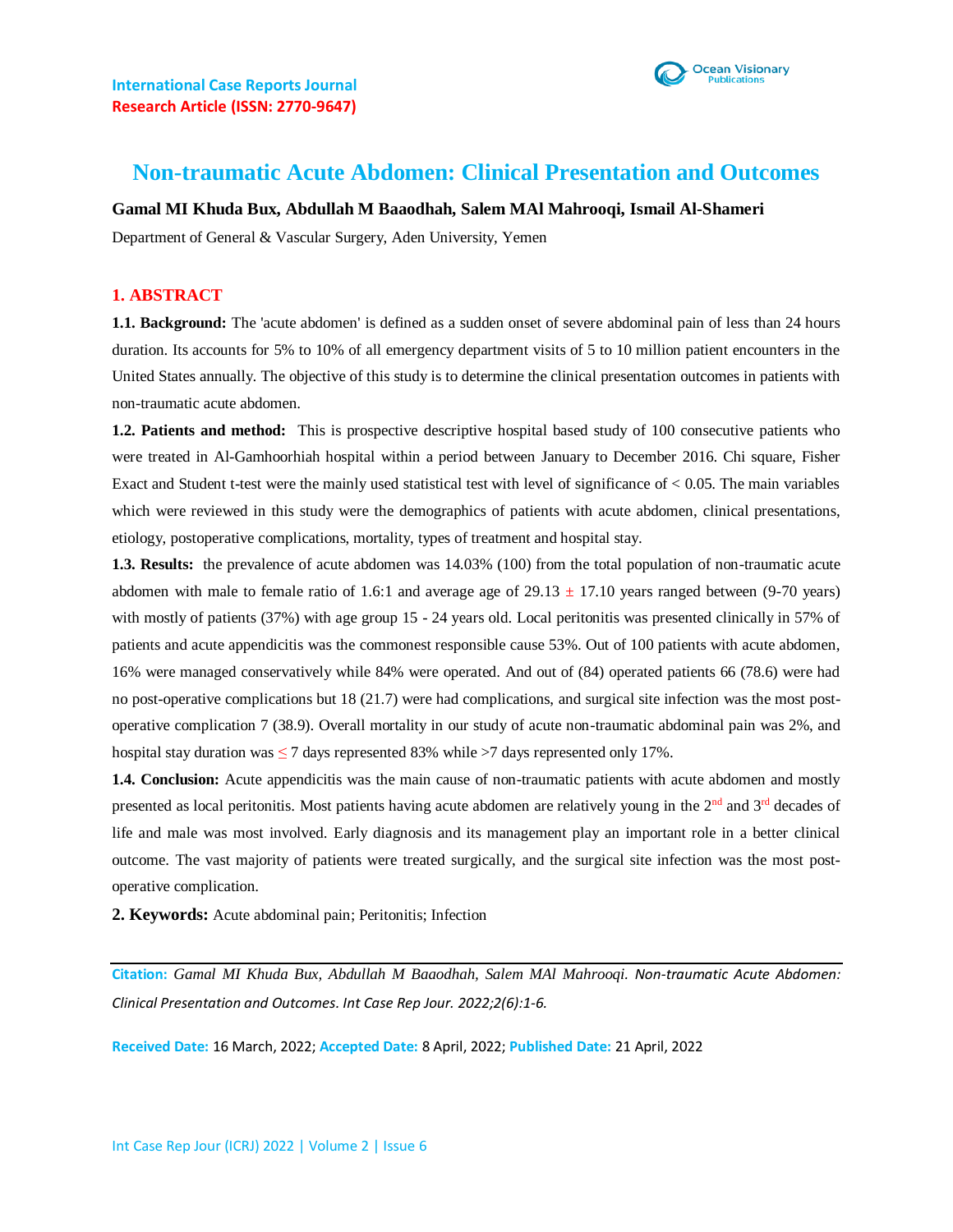# **International Case Reports Journal Research Article (ISSN: 2770-9647)**



**\*Corresponding author:** Ismail Al-Shameri, Cardiovascular center Taiz, Taiz University, Taiz, Yemen, Tel: 00967- 772228396

**Copyright:** © Ismail Al-Shameri, Open Access 2022. This article, published in Int Case Rep Jour (ICRJ) (Attribution 4.0 International), as described by http:// creativecommons.org/licenses/by/4.0/.

### **3. INTRODUCTION**

Acute abdomen is defined as a sudden onset of severe abdominal pain of less than 24 hours duration. It has a large number of possible causes and so a structured approach is required.<sup>[1]</sup> The term acute abdomen designates symptoms and signs of intra-abdominal disease usually treated best by surgical operation. Many diseases some of which do not require surgical treatment, produce abdominal pain, so the evaluation of patients with abdominal pain must be methodical and careful.<sup>[2]</sup> As it is the one of most common reasons for visits to the emergency room. Although for the majority of patients, symptoms are benign and self-limited, a subset will be diagnosed with an "acute abdomen," as a result of serious intra- abdominal pathology necessitating emergency intervention.<sup>[3]</sup> Abdominal pain accounts for 5% to 10% of all emergency department visits of 5 to 10 million patient encounters in the United States annually. Another study demonstrated that 25% of patients presenting to the emergency department complained of abdominal pain. [4]

The Centres for Disease Control and prevention (CDC) using data from the 1999 through 2008 National Hospital Ambulatory Medical care survey report that 11% of emergency room department visit in 2008 were for abdominal pain accounted for 12.5% of emergent or urgent patient about one-third of abdominal pain patients are diagnosed with nonspecific abdominal pain.<sup>[5]</sup>

The justification of this study was to determine the clinical presentation and outcomes of patients with non-traumatic acute in AL-Gamhouria teaching hospital during the study period.

### **4. PATIENTS AND METHOD**

This is prospective descriptive hospital based study of 100 consecutive patients who were treated in Al-Gamhoorhiah hospital within a period between January to December 2016. Chi square, fisher exact and student ttest were the mainly used statistical test with level of significance of  $< 0.05$ . The main variables, which were reviewed in this study, were the demographics of patients with acute abdomen, clinical presentations, etiology, postoperative complications, mortality, and length of hospital stay.

#### **5. RESULTS**

The prevalence of acute abdomen was 14.03% (100) from the total population of non-traumatic acute abdomen with male to female ratio of 1.6:1 and average age of  $29.13 \pm 17.10$  years ranged between (9-70 years) with mostly of patients (37%) with age group 15 - 24 years old (Table 1). Local peritonitis was presented clinically in 57% of patients and acute appendicitis was the commonest responsible cause 53%. Out of 100 patients with acute abdomen,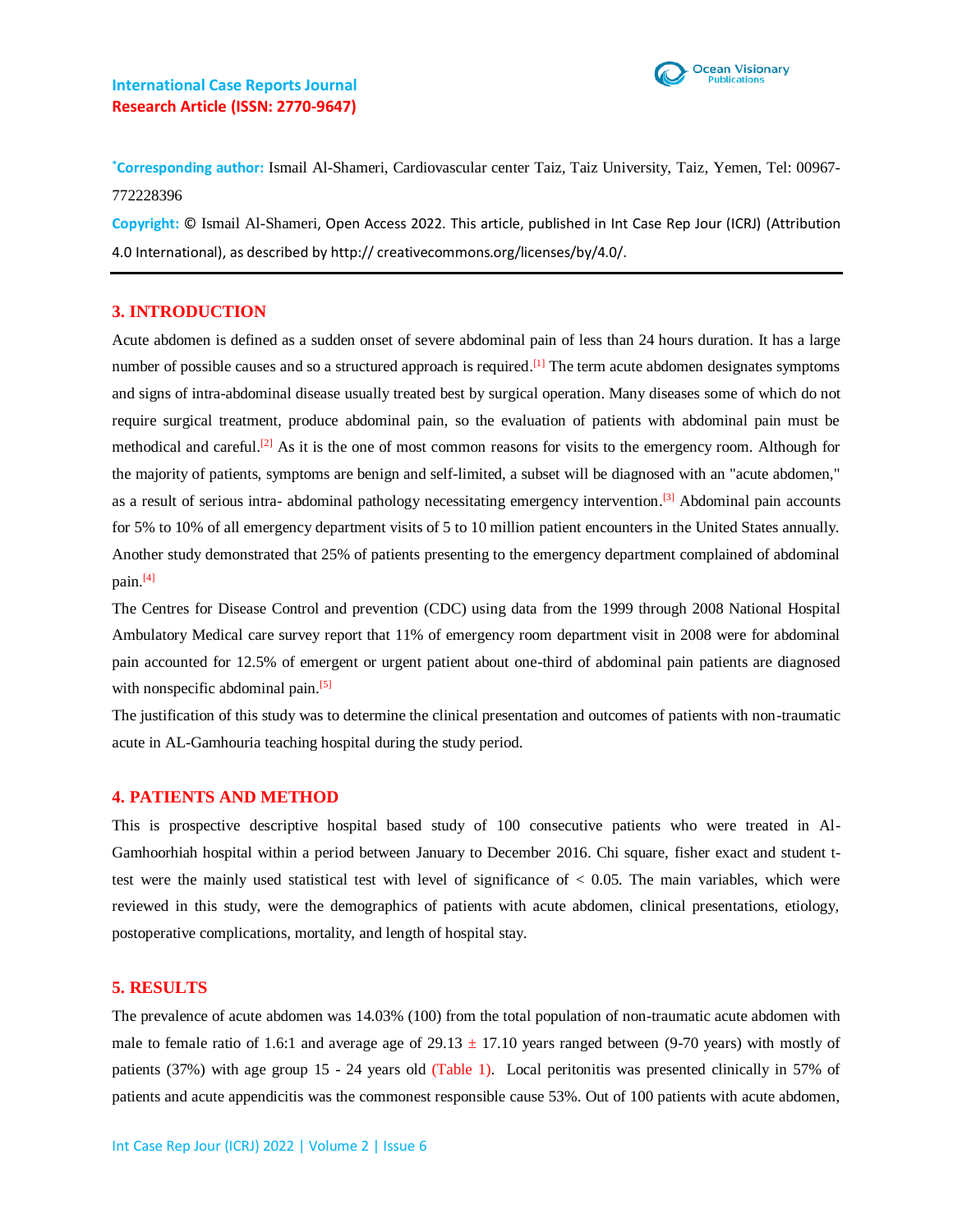

# **International Case Reports Journal Research Article (ISSN: 2770-9647)**

16% were managed conservatively while 84% were operated. Moreover, out of 84 operated patients, 18 (21.7%) were had post-operative complications. Surgical site infection 7 (38.9%) was the most common post-operative complication (Table 2). Overall mortality in our study of non-traumatic acute abdominal pain was 2%, and hospital stay duration was  $\leq 7$  days represented 83% while  $>7$  days represented only 17%.

| <b>Variables</b>                                        | $\bf No$ | Percentage |  |  |  |
|---------------------------------------------------------|----------|------------|--|--|--|
| <b>Clinical Presentation</b>                            |          |            |  |  |  |
| Perforated viscus                                       |          | 7%         |  |  |  |
| Colicky obstruction                                     | 21       | 21%        |  |  |  |
| <b>Local Peritonitis</b>                                | 57       | 57%        |  |  |  |
| General peritonitis                                     | 15       | 15%        |  |  |  |
| There were no patients with bleeding and ischemic bowel |          |            |  |  |  |
| Type of treatment                                       |          |            |  |  |  |
| Medical                                                 | 16       | 16%        |  |  |  |
| Surgical                                                | 84       | 84%        |  |  |  |

**Table 1:** Distribution by Clinical Presentation and Type of Treatment.

| Table 2: Distribution of Study Sample by Complications, Mortality and Hospital Stay |  |  |  |
|-------------------------------------------------------------------------------------|--|--|--|
|                                                                                     |  |  |  |

| <b>Variables</b>                      | N <sub>0</sub> | Percentage |  |  |  |  |
|---------------------------------------|----------------|------------|--|--|--|--|
| <b>Complications</b> (surgical 84)    |                |            |  |  |  |  |
| N <sub>0</sub>                        | 66             | 78.60%     |  |  |  |  |
| Yes                                   | 18             | 21.40%     |  |  |  |  |
| <b>Complications</b> (only 18 cases)  |                |            |  |  |  |  |
| Surgical site infection               |                | 38.90%     |  |  |  |  |
| Wound dehencsecy                      | 4              | 22.20%     |  |  |  |  |
| Residual abscesses                    | 3              | 16.70%     |  |  |  |  |
| Anastomosis leak                      | 2              | 11.10%     |  |  |  |  |
| Septicemia                            | $\overline{2}$ | 11.10%     |  |  |  |  |
| <b>Mortality</b>                      |                |            |  |  |  |  |
| N <sub>0</sub>                        | 98             | 98%        |  |  |  |  |
| Yes                                   | 2              | 2%         |  |  |  |  |
| Hospital stay (mean $5.67 \pm 3.87$ ) |                |            |  |  |  |  |
| $\leq$ 7 days                         | 83             | 83%        |  |  |  |  |
| $>7$ days                             | 17             | 17%        |  |  |  |  |

# **6. DISCUSSION**

Abdominal pain of sudden onset is the hallmark of most non-traumatic emergency surgical presentations, Agaboola 2016.<sup>[6]</sup> Acute abdomen defines as any serious acute intra-abdominal condition (such as appendicitis) attended by pain, tenderness, and muscular rigidity, and for which emergency surgery must be considered. The causes of acute abdomen are several and their relative incidence varies in different populations, Gebre 2016.<sup>[7]</sup>

Its wide variety in presentation of symptoms and broad spectrum of associated diseases complicates the isolation of the cause of abdominal pain, which may vary from life-threatening diseases requiring emergency surgery to mild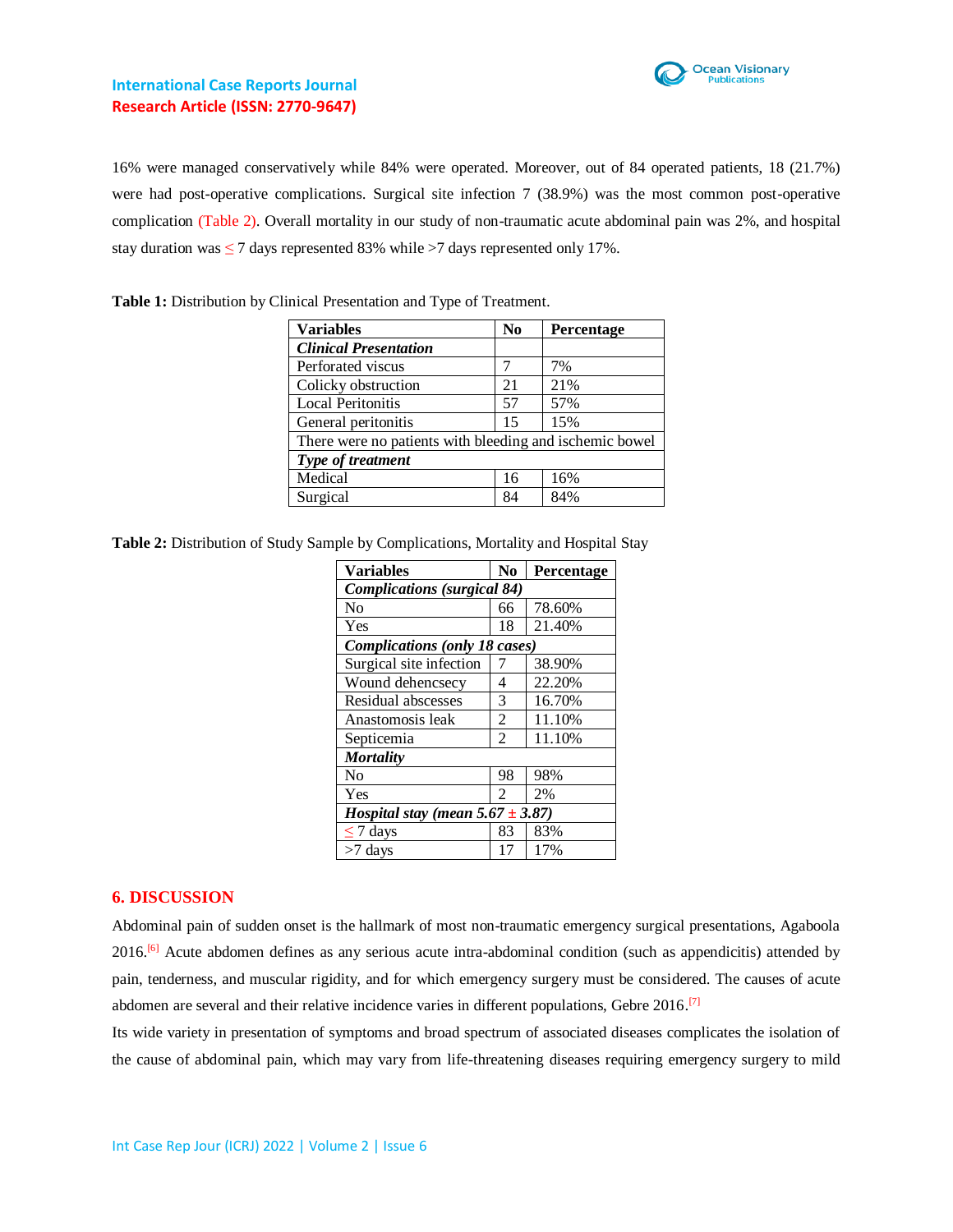

# **International Case Reports Journal Research Article (ISSN: 2770-9647)**

self-limiting causes, Laméris et al. 2009.<sup>[8]</sup> Success in the treatment depends mostly on early diagnosis with early intervention and proper postoperative care, Mutyala2019.<sup>[9]</sup>

In this study, the prevalence of acute abdomen was 14.03% from the total population of non-traumatic acute abdomen admitted into Al-Gamhoria Teaching Hospital. In Thakur et al. study, about 15.0% of all emergency hospitalization patients were due to acute abdominal which is near to what reported in this study.<sup>[10]</sup> Other studies reported 12.5% of emergent or urgent patients were acute abdomen pain, Patterson 2020.<sup>[11]</sup> Mean age was 29.13  $\pm$ 17.10 in this study which near to Wossen et al. 2019,<sup>[12]</sup> who reported a mean of 28.4  $\pm$  19.5 years. Male considered 61% of study sample while female patients consisted 39% near to study did by Mutyala et al.<sup>[9]</sup> Clinical presentation regarding to clinical presentation local peritonitis were the most presenting among patients in this study with 57%, follow by colicky obstruction with 21% then general peritonitis 15% while only 7% with perforated viscus in which near to reported by Malviya et al. 2017.<sup>[13]</sup> Regarding to type of treatment surgical approach were 84% while medical 16%, 18.1% of patients with acute abdomen were not operated by Malviya et al. 2017.<sup>[13]</sup> near our study.

The commonest cause of acute abdomen in this study was acute appendicitis highest frequency with 53% follow by acute calculus cholecystitis 13% and appendicular mass 10%, small and large bowel obstruction as follow 8% and 6%, perforated duodenal ulcer 7% with acute acaculus cholecystitis with lowest frequency of 3%.

Post-operative complications for surgical intervention in non-traumatic acute abdomen in this study were 21.4%. Complications rate significantly low in case of laparoscopic surgery than open surgery, Mutharaju et al. and in this study, all patients had open surgery.<sup>[14]</sup>

More than 49 (16.1%) surgically treated of non-traumatic acute abdomen patients had one or more early postoperative complications Ayenew,<sup>[15]</sup> and (20.5%) of operated patient had post-operative complication Gebre S. Ethiopia.[7] Intestinal obstruction (28.4%), Wound infection (8.7%) and septicemia (4.8%) were among the postoperative complications, Asefa 2012.<sup>[16]</sup>

Three patients developed surgical-site infections (3.3%), and one developed a minor anastomotic leak that was treated accordingly (1.1%) Gebre 2016,<sup>[7]</sup> 31% had post-operative adhesions, Agaboola 2016,<sup>[6]</sup> and 81% patients had satisfactory outcome without post-operative complications, Lakhotia.<sup>[17]</sup>

Most common complication in Mutharaju study of acute abdomen is wound infection which constitutes 46.59% of all complicated cases, followed by enter cutaneous fistula (9%), anastomotic leaks (7.9%), respiratory complications  $(6.5\%)$ , burst abdomen (5.6%), drain site infections (5.6%) and post-operative gastrointestinal bleeding (1.1%).<sup>[14]</sup>

And most common in this study were surgical site infection 38.9% follow by wound dehiscence 22.2 the residual abscess 16.7% then anastomosis leak and septicemia same frequency 11%. Thirty-four 20.5% of operated patient had early (in-hospital) post-operative complication. Of this wound infection 12.7% were the commonest postoperative complications, anastomosis leak 1.2% Gebre 2016.<sup>[7]</sup>

Mortality in hospital for study population were 2% in which they are two female age older than 44 years, that near to study by Murata et al. 2014 (2.3%).<sup>[18]</sup> The mean hospital stay was  $5.67 \pm 3.87$  in this study, from all the patients admitted with acute abdominal pain were 83% stay in hospital  $\leq$  7 while 17% only stay  $>$  7.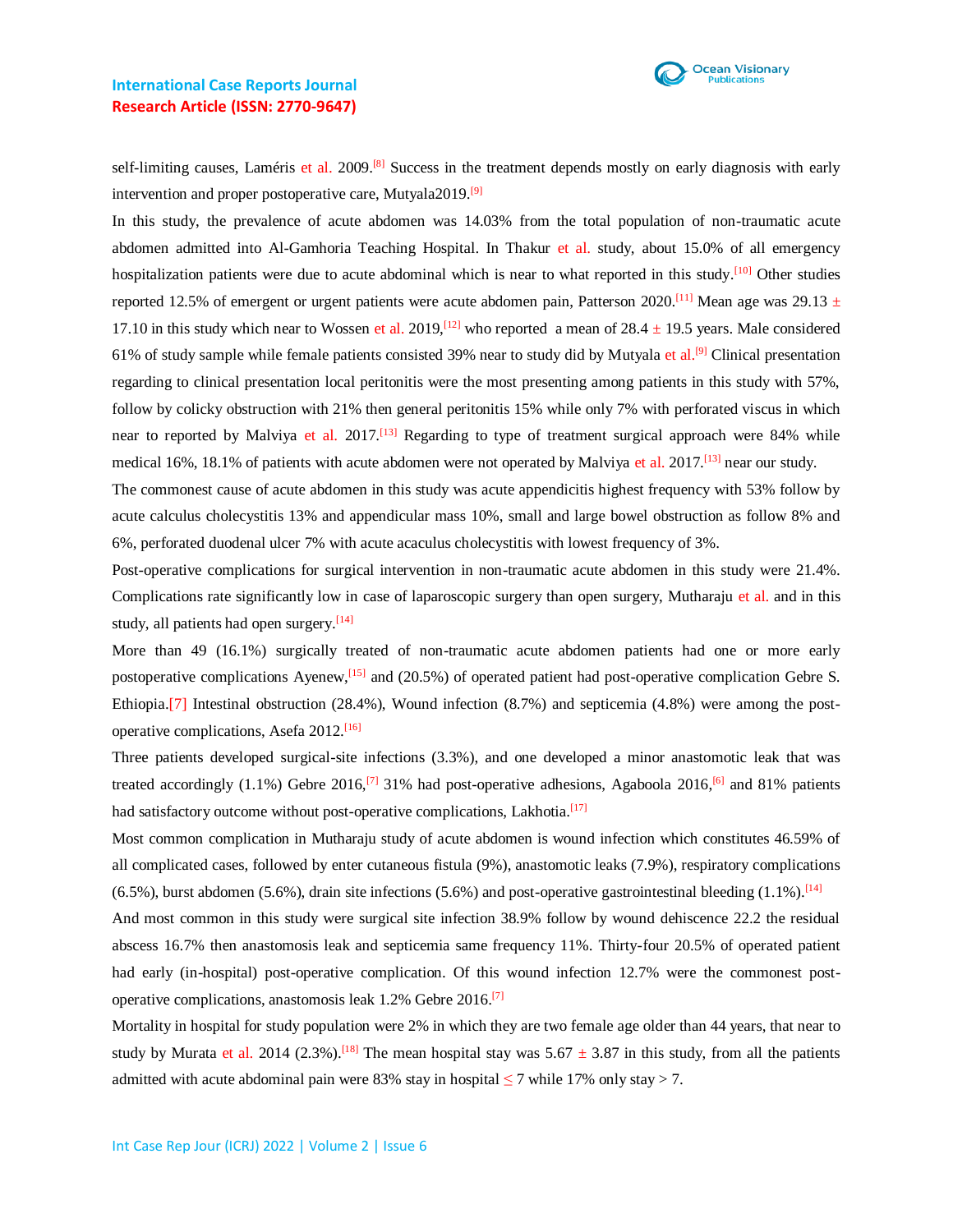

In this study noticed emergency surgical operation for acute abdomen particularly for acute appendicitis was found to be the most common surgical emergency operations performed in same as what founded also by Woseen et al. 2019 in Ayder Hospital.<sup>[12]</sup>

In relation between post-operative complications and age of patients the percentage as follow 38.9% were among age group (15-34) follow by age groups (35-44, and >55) with the same 16.2%. By types of complication the surgical site infection more common in second age group 15- 24 years with 57.1% while other age group ( 35-44, 45-55 and >55 years ) have same prevalence 14.3% among. 50% Wound dehiscence complication also in second age group.

Anastomosis leak developed only in (15-24, 25-34 years) with 50% for each group, Also Septicemia developed only in  $(44-55, >55$  years) with 50% for each group.

The mean hospital stay was  $5.67 \pm 3.87$  in this study, from all the patients admitted with acute abdominal pain were 83% stay in hospital  $\leq$  7 while 17% only stay > 7. The hospital numbers of day for patients older patients <14 years stay more than seven days with 25% while most of patients leave hospital early among patients age 44-55 years with 87.5%.

While by causes patients with perforated duodenal ulcer, appendicular mass and appendicitis stay less than seven days in hospital with 100%, 90% and 88.7% but other causes stay in equal period by less or more than seven days in hospital as follow small and large bowel obstruction with 50% for both.

In relation to complications wound dehiscence and septicemia show 50% different in stay at hospital with same percentage 50% while residual abscess and anastomosis leak stay more than seven days but patients with postoperative surgical site infection stay less than seven days in hospital. With study done by Murata,<sup>[18]</sup> longer length of hospital stay (LOS and higher in-hospital mortality were observed in patients aged  $\geq 80$  years.

# **7. CONCLUSION**

Acute appendicitis was the main cause of non-traumatic patients with acute abdomen and mostly presented as local peritonitis. Most patients having acute abdomen are relatively young in the  $2<sup>nd</sup>$  and  $3<sup>rd</sup>$  decades of life and male was most involved. Early diagnosis and its management play an important role in a better clinical outcome. The vast majority of patients were treated surgically, and the surgical site infection was the most post-operative complication, while the mortality rate did not exceed 2 percent.

### **REFERENCE**

- 1. The acute abdomen. TeachMe surgery, Part of the TeachMe Series Available on: https://teachmesurgery.com/general/presentations/acute-abdomen. Cited on: 5/10/2020 At 3:30 pm.
- 2. [Peura DA, Lanza FL, Gostout CJ, Foutch PG. The American college of gastroenterology bleeding registry:](https://pubmed.ncbi.nlm.nih.gov/9177503/)  [preliminary findings. Am J Gastroenterol. 1997;92\(6\):924-8.](https://pubmed.ncbi.nlm.nih.gov/9177503/)
- 3. [Kamin RA, Nowicki TA, Courtney DS, Powers RD. Pearls and pitfalls in the emergency department](https://pubmed.ncbi.nlm.nih.gov/12630731/)  [evaluation of abdominal pain. Emerg Med Clin North Am. 2003;21\(1\):61-72.](https://pubmed.ncbi.nlm.nih.gov/12630731/)